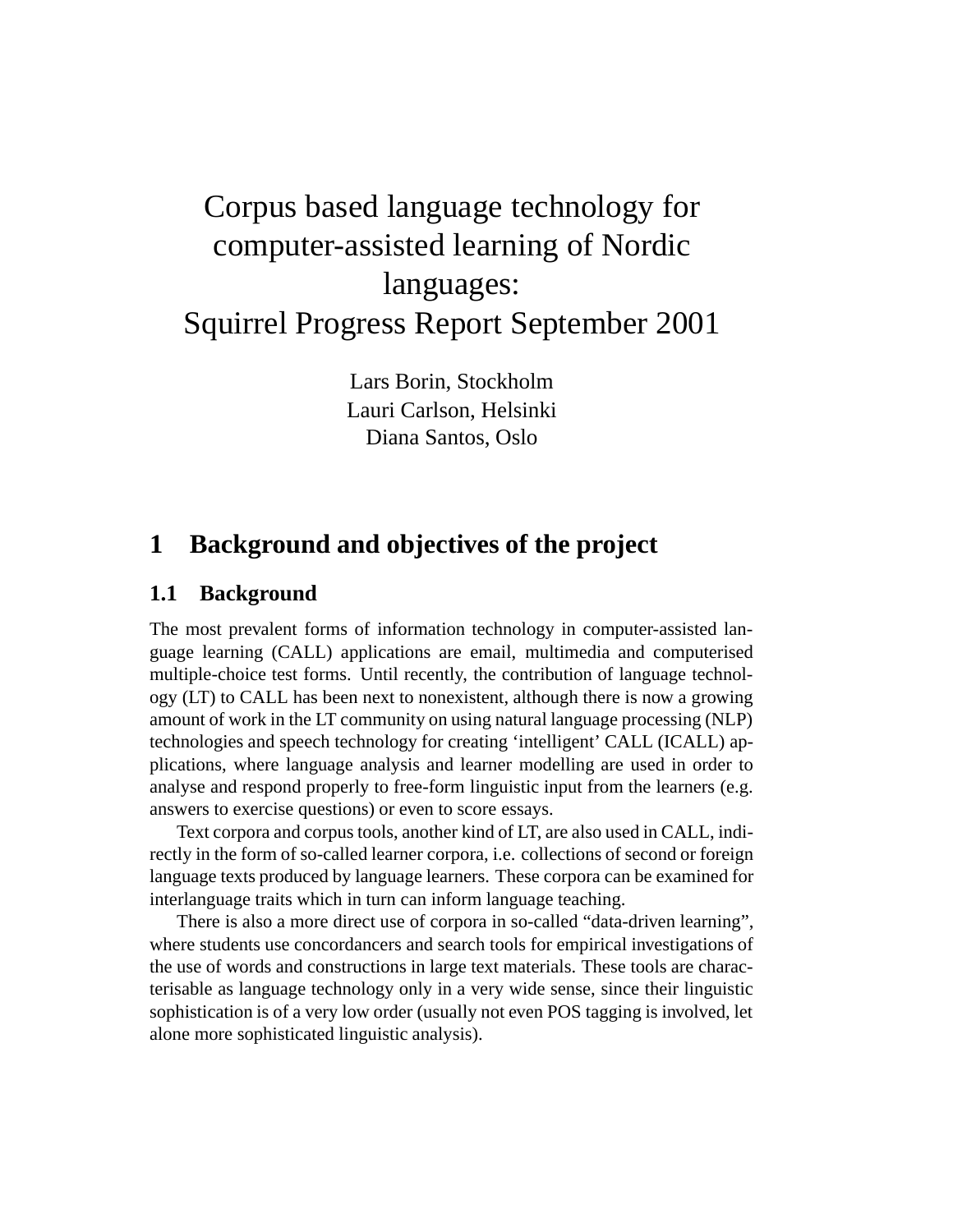It is important to note that the NLP technologies involved and large corpora are available on a very uneven basis. For English and possibly a few other languages there are both advanced language analysis tools and a number of multi-million word corpora. None of the Nordic languages are anywhere near as well equipped in this respect. Multilingual (parallel or comparable) corpora suitable for language learning are yet harder to come by, first because there are less of them and second because problems with securing copyrights and corpus preparation are multiplied.

There is a need for CALL applications utilising LT (LT-CALL) for Nordic languages, but before we can begin work on developing such applications, we must take stock of needs and resources, and take steps to secure easy access to them.

The aims of this feasibility study are to identify (i) the needs of a primary target group of language learners, (ii) the kinds of LT which we see as mature enough in the Nordic research community to lend themselves to fairly immediate use in CALL applications for a number of Nordic languages, and, finally, (iii) what LT resources and research would be needed in a slightly longer perspective for supporting computer-assisted learning of Nordic languages.

### **1.2 Target group**

As a realistic primary target group for Nordic LT-CALL applications we have singled out (language teachers of) exchange students to Nordic universities and other institutions of higher education. This is an important and growing category of second-language learners in the Nordic countries, as a result of a general globalisation trend in higher education. To this category one might add students of Nordic languages as a foreign language, i.e. not in the country where the language is spoken, but e.g. at a German or Japanese university. For our purposes it is crucial that this category can be considered fairly homogenous as to their educational background and their computer literacy. This in turn means that we can concentrate more on the LT aspects of the study, avoiding having to simultaneously deal with a much more heterogenous learner group, such as immigrants.

Some LT-CALL resources suited for the exchange student category will undoubtedly turn out to be directly usable for some immigrant categories, as well as for minority children and even in native language instruction in schools. This is of course desirable, beacause in the longer term, all kinds of learners of Nordic languages should be considered, and not only exchange students.

#### **1.3 Scope of the study**

We see the acquisition and preparation of suitable text materials for language learners as a naturally delimited and realistic task where LT can be applied. A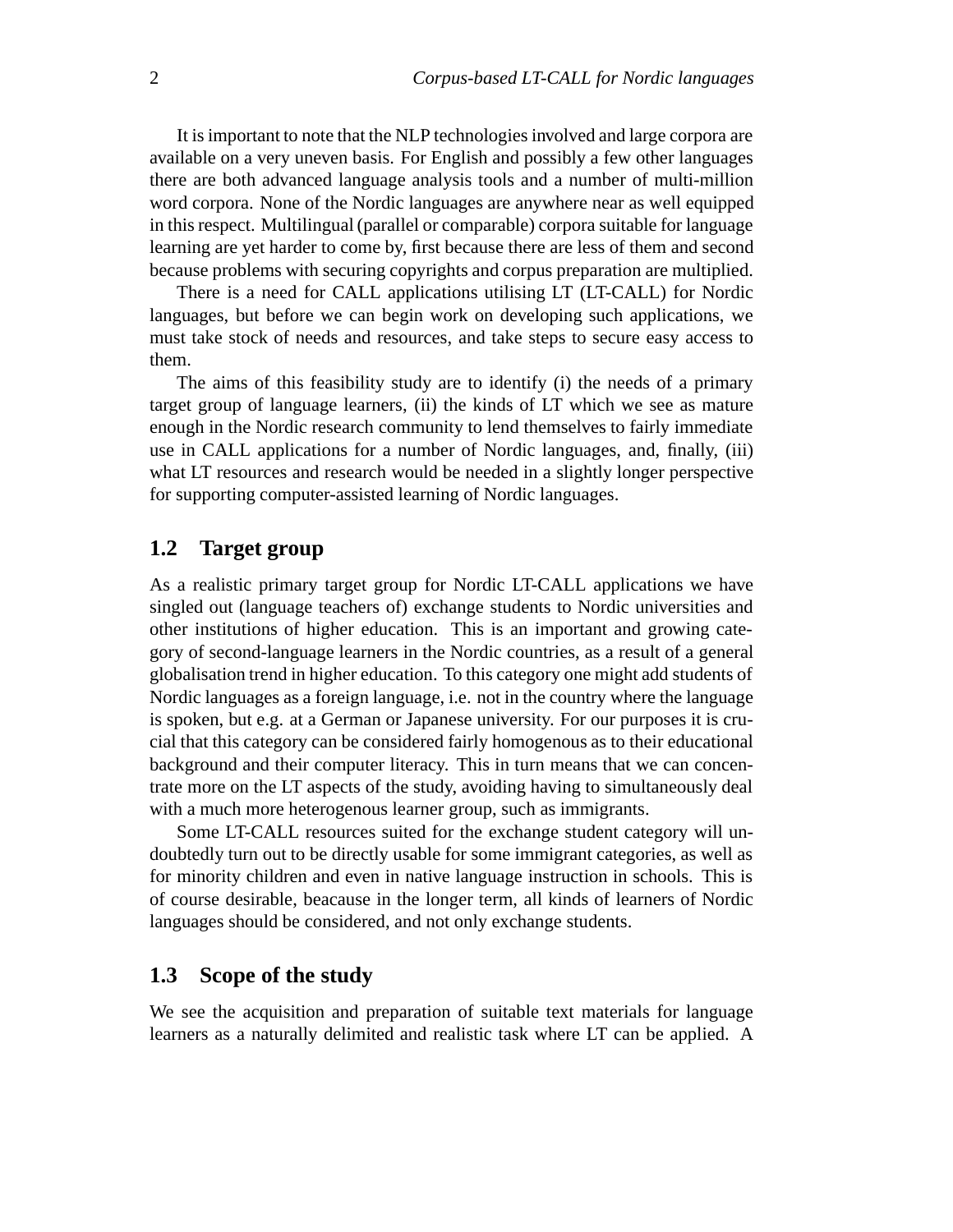constant problem in second and foreign language teaching for adults is a dearth of adequate training text material and up-to-date vocabularies, and the amount of teacher work that goes into continually preparing new materials. Here, LT can help out, using tools from corpus linguistics, information retrieval (IR), information extraction (IE), text mining, and possibly text summarisation. There are monolingual and multilingual corpus projects being pursued at many places in the Nordic countries, from simple corpus collection endeavours to cutting-edge research on tagging, parsing, alignment, lexicon extraction and machine learning from large corpora. There is also relevant work being pursued in the other areas mentioned.

This feasibility study is thus focusing primarily on how to process monolingual and multilingual text sources to produce adequate and up-to-date learning material for learners of Nordic languages as a second language. More specifically, we are investigating the issues of collecting and accurately classifying texts in Nordic languages as to their

- 1. language,
- 2. subject area, and
- 3. linguistic difficulty level.

For (1), very reliable methods exist already. For (2), there is relevant work on document classification and document segmentation in the IR community, which we can draw upon, although there is still work to do in this area. As to (3), much less has been done in LT or IR, while there is quite a lot of theoretical and practical work on this problem in applied linguistics, language pedagogy and didactics, and possibly also in human-computer interaction and cognitive psychology. For our purposes, (3) consists of two related problems:

3.1 By which criteria do we classify a text as "difficult" or "easy" for a language learner of a particular kind (vocabulary, syntactic complexity, semantic complexity, subject area, etc.)?

3.2 How do we operationalise these criteria so that they can be used for automatic text classification?

An obvious pilot application of this kind of document classification is a special purpose web search engine, i.e. language teachers and learners would get a tool which could collect and prepare desired amounts of training texts of the proper kind (domain/genre/dialect) and difficulty level (vocabulary/style/register) on demand off the WWW (see further section 3.1).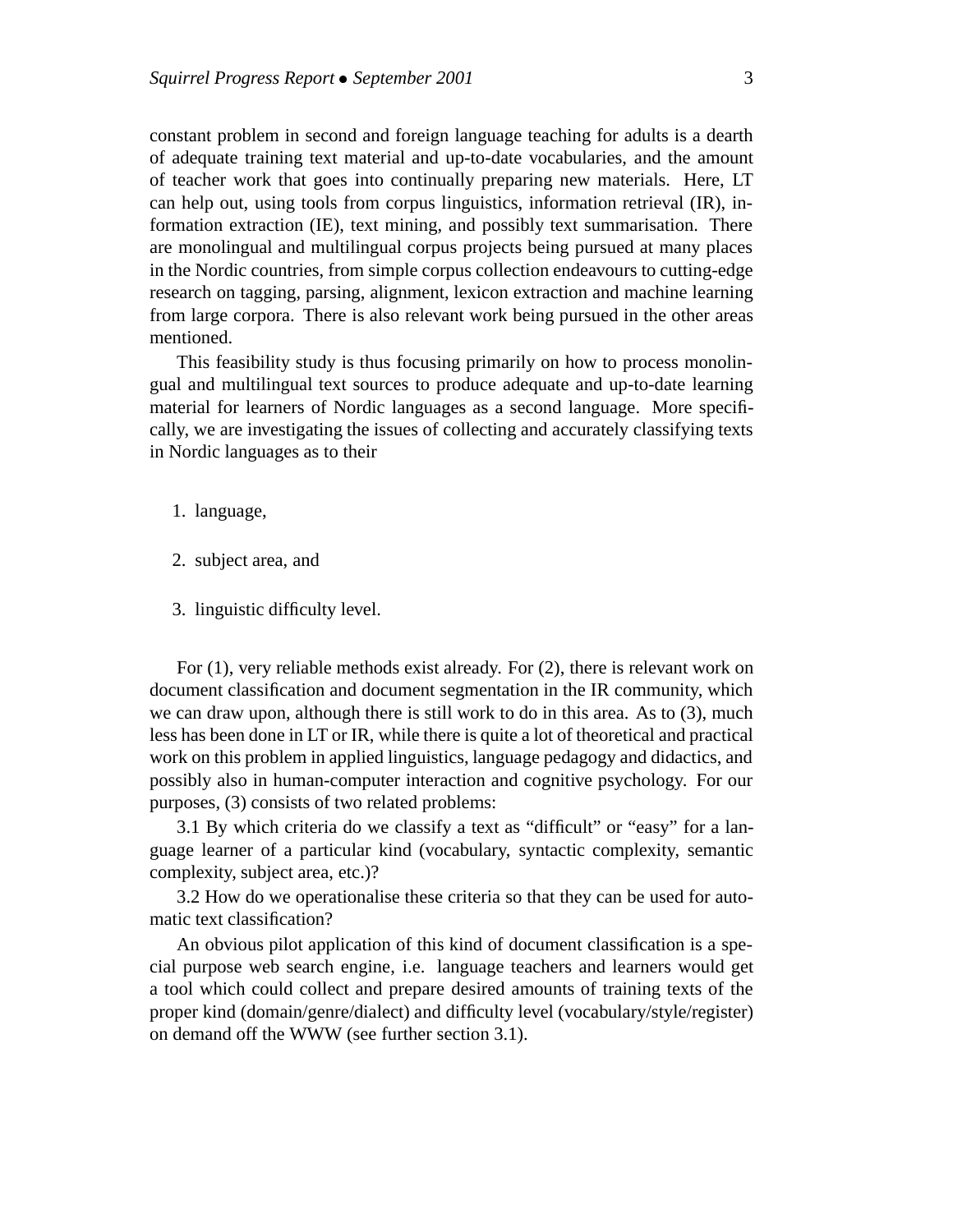### **2 Preparations and stocktaking**

The project started in fact only in the second quarter of 2001, due to the circumstance that the funding was awarded immediately before Christmas 2000, by which time the three project members had already filled their agendas for the first three months of this year. This means that the present report in effect documents the first half-year of work in the project.

At the start of the project Borin had been appointed to a temporary post as Section Head of Computational Linguistics in the Department of Linguistics at Stockholm University, with the practical consequence that his share of the project work is carried out at Stockholm instead of Uppsala.

The official project kickoff meeting took place on 27 March, 2001 in Oslo, hosted by Santos. For reasons of euphony, it was decided at that meeting not to use a project acronym; instead, we refer to the project by the 'nickname' Squirrel.<sup>1</sup>

#### **2.1 Website**

Santos has prepared a project website with public and internal webpages at <http://www.informatics.sintef.no/projects/CbLTCallNordicLang/squirrel.html>, as well as a project e-mail list for electronic discussions among the project members (<squirrel-team@informatics.sintef.no>). On the Squirrel website you will find brief presentations of the researchers and the project. On the internal pages (open to the project members and to observers; see section 2.2.2), work in progress is shown.

#### **2.2 Taking stock of needs and resources**

One stated aim of the project has been to assess the needs and resources in the area of computer-assisted learning of Nordic languages. Naturally, part of this information has come through a literature search (see section 2.2.1). Part will come through an e-mail list survey, which is yet to be conducted.

However, the most important part in our view – the part yielding the highestgrade information – is interaction with relevant people: second language acquisition researchers, language teachers, NLP researchers, and other stakeholders in this area.

<sup>&</sup>lt;sup>1</sup>On the project webpages (see section 2.1) we say: "Squirrel, the project's working nickname, originates from our liking this small animal, an industrious gatherer of resources, of which we would like to provide a corresponding computational agent." This is a fair, even if brief, summary of the project aims.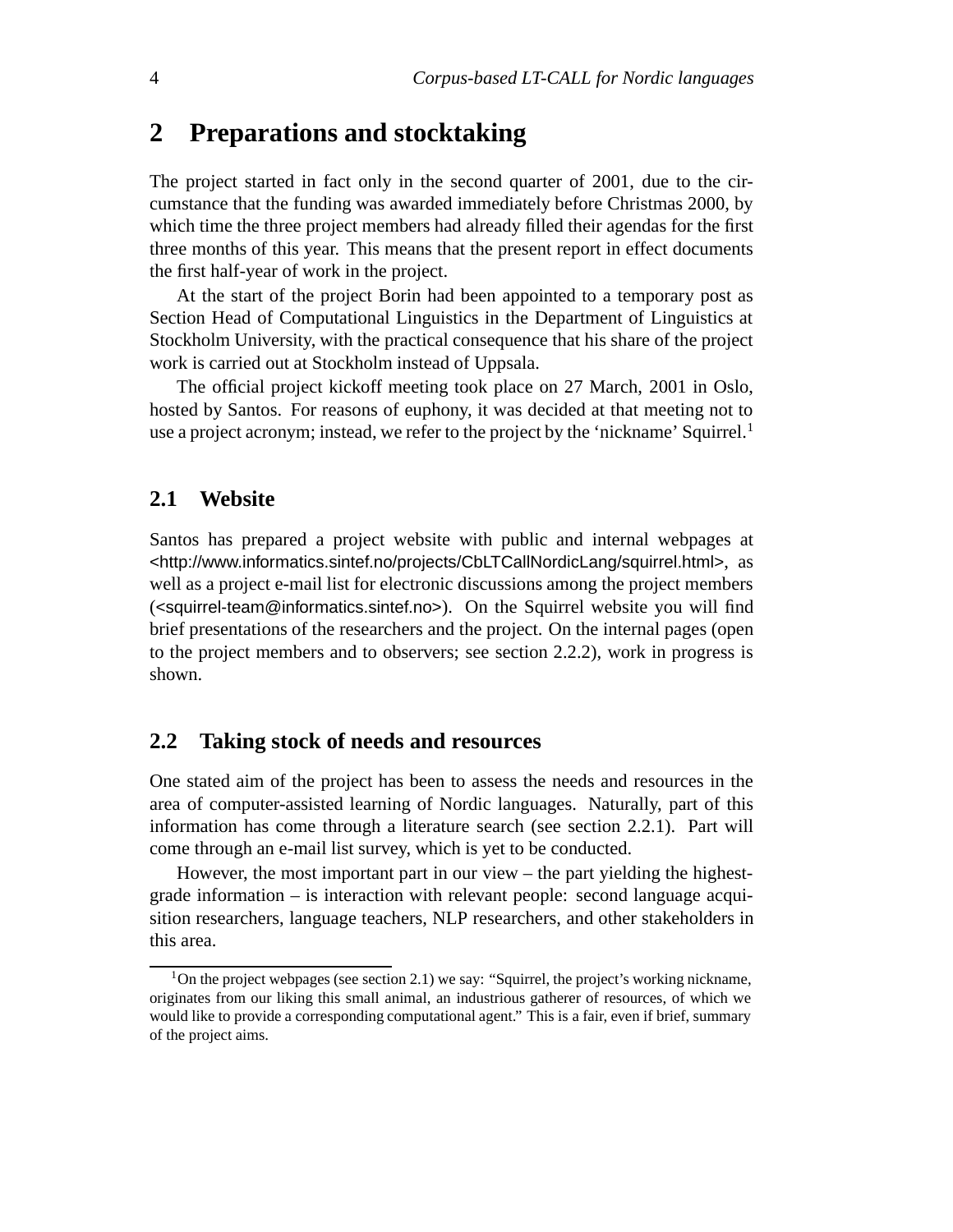#### **2.2.1 Literature**

A preliminary list of relevant literature – on intelligent computer-asssisted language learning, text difficulty, automatic summarising, and relevant work in the information retrieval and information extraction fields – was put together by Borin immediately at the start of the project, and later the other two project members have added entries and comments to this list. At present, it contains about 80 entries, but is still growing. The list is being prepared for publication on the Squirrel website, in two forms:

- 1. as a complete, uncommented reference list;
- 2. as a number of reviews of relevant literature in a particular field or from the point of view of a particular problem. Thus
	- Santos is preparing a review with the tentative title "Language technology for learning and teaching language – a preliminary overview", and she is co-supervising a Phd dissertation about computational linguistics methods of improving information retrieval on the Web (see section 4.4), with a corresponding review
	- Borin will review the literature on standards in the fields of e-learning and LT (see section 3.3), and he is supervising two Master's projects in Computational Linguistics, where literature on text classification and on text difficulty will be reviewed (see sections 3.1 and 3.2).

#### **2.2.2 Project 'observers'**

Already at the kickoff meeting on 27 March 2001, a number of Norwegian 'observers' were invited, representing parties that we had good reasons to believe would be interested in various aspects of computer-assisted learning of Nordic languages (particularly Norwegian in their case, of course). So far, the following researchers (in alphabetical order) have agreed to being observers of Squirrel:

- Jan Engh
- Asbjørn Følstad
- Hilde Hasselgård
- Stig Johansson
- Christian-Emil Ore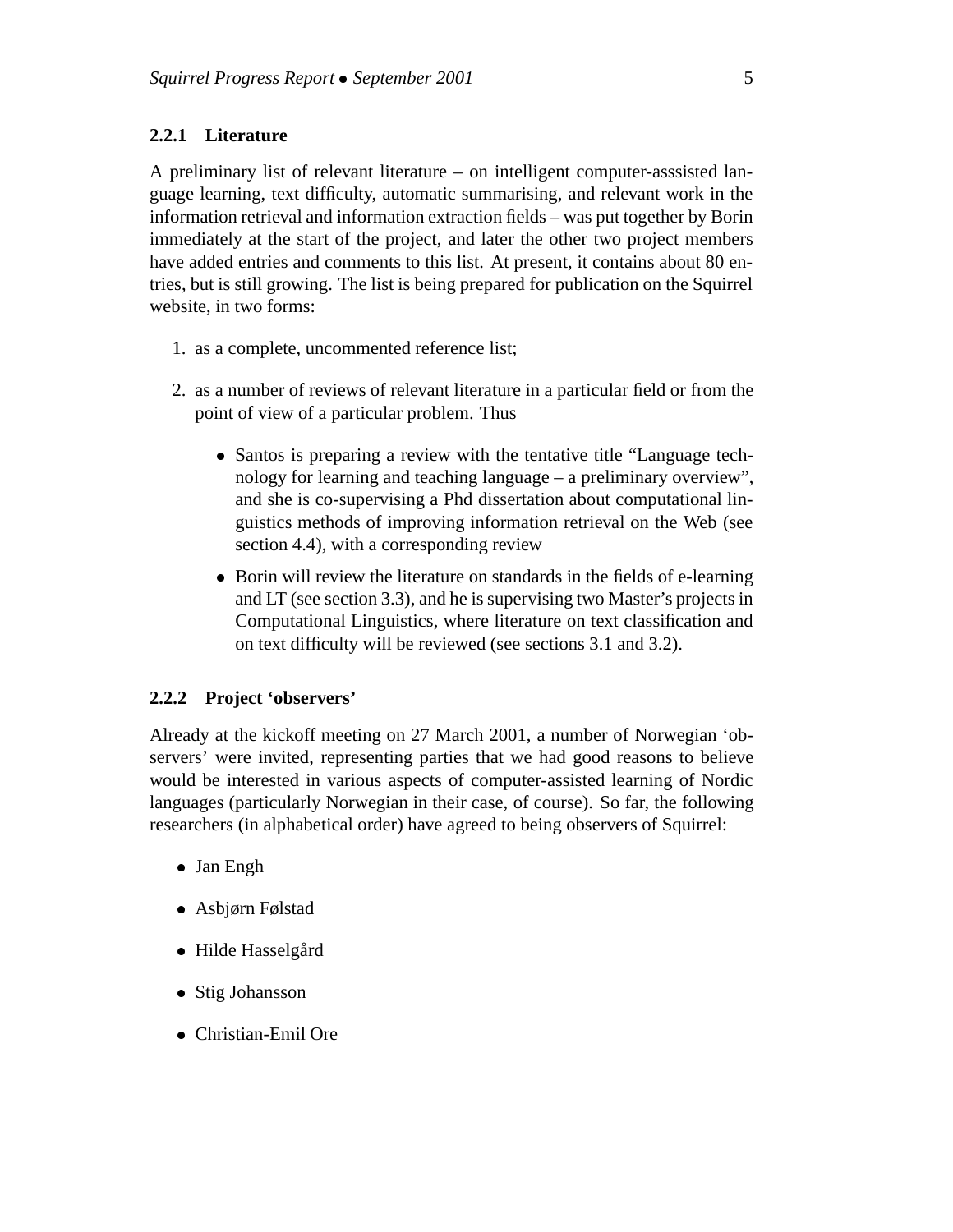In addition to have a first insight about the linguistic resources and projects that could be relevant for a follow up of the Squirrel project, we received interesting feedback on our initial ideas, which can be summarized thus:

- **Linguistic resources** We were warned that it is nowadays an established result that not too much weight should be given to frequency lists. In addition to frequency dictionaries, linguistic resources lacking for Nordic languages is what is called "Availability lexica", namely thesaurus-like organized lists of words that refer to areas of activity and/or subjects. Other relevant linguistic resources for teaching purposes that should not be subestimated were contrastive studies among the closely-related Scandinavian languages.
- **Museology** Even though not directly related to language teaching, tools associated to museum collections – in as much as they presented culturally relevant realities – could be an exciting source of teaching material, also given their multimedia capabilities. An example is the kind of tools being developed by the Museum Project (see <http://www.muspro.uio.no/engelskomM.shtml>)
- **Usability** Requirements elicitation should be done unbiasedly. Ideally, users (language teachers) should be involved in the project definition.

#### **2.2.3 Other contacts**

In Sweden, Borin has established contacts with second language acquisition researchers Björn Hammarberg at Stockholm University and Åke Viberg at Uppsala University. Further, contacts have been taken with teachers of Swedish as a second language, both at the university level (Berit Söderman in the Department of Scandinavian Languages, Uppsala University) and at the secondary school level (Hillevi Torell, Head Teacher of Swedish as a Second Language at Celsiusskolan, Uppsala). Borin will meet with Söderman and Viberg in the beginning of October to get information on which variables are likely to be important and thus needed to take into account in locating or adapting text material for learners of various backgrounds. At this meeting, we will also start a cooperation on collecting a second language Swedish learner corpus (see section 4.2).

In Danmark, Santos has long been collaborating with the VISL Project (South Denmark University at Odense) for Portuguese corpus-based research, and has gathered information about VISL's text-based teaching material as well as how they tackle issues of difficulty level.

In Norway, formal contact has been done with the Department of Linguistics of the University of Oslo (Ingeborg Kongslien), leading to further interviews early October.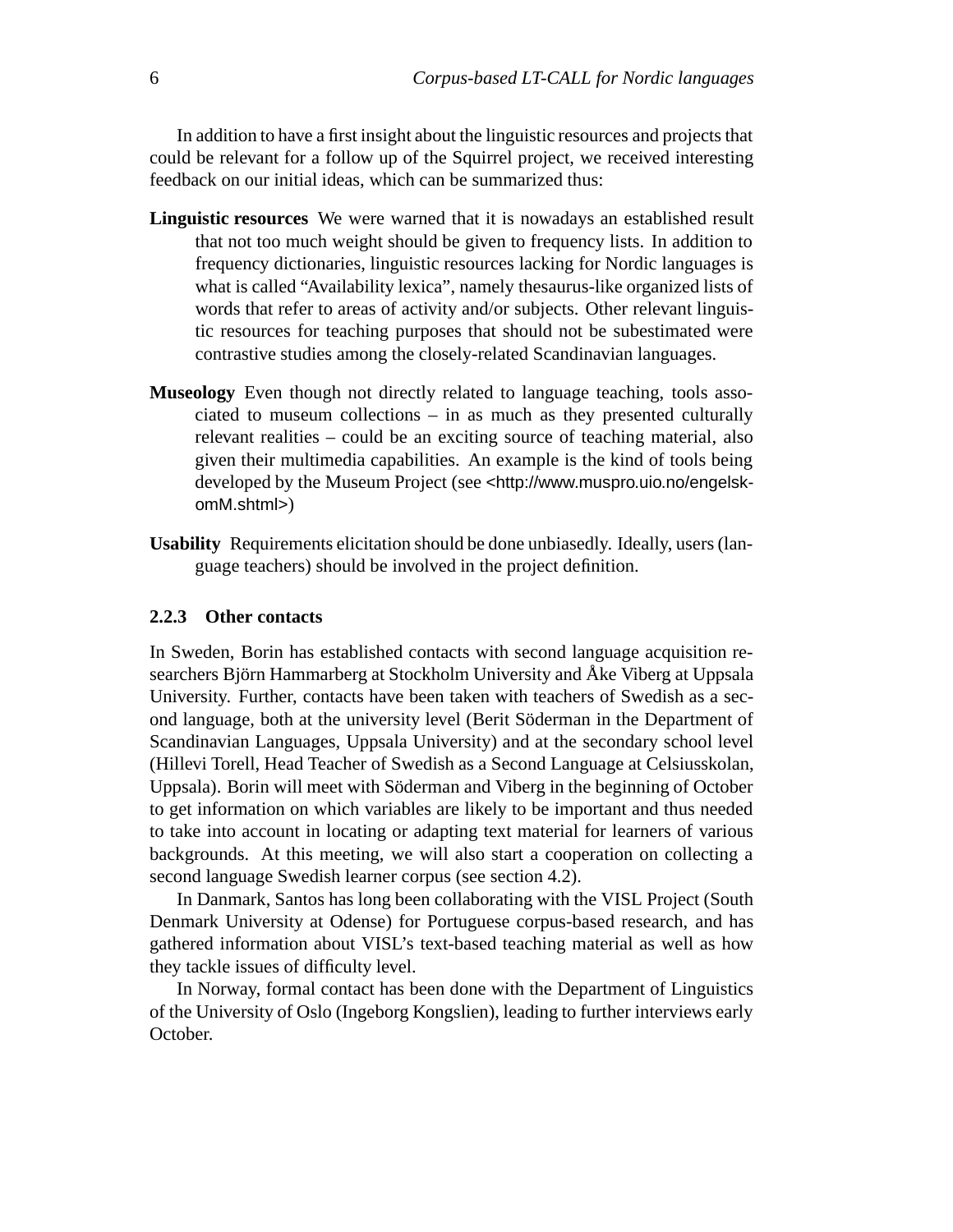#### **2.2.4 Interview preparation**

A common questionnaire or way to approach teachers of "Nordic language for foreigners" was also agreed early on, in order to provide a common basis for comparing the target community of the Squirrel project across the Nordic countries. A minimum of coherent information was identified, and formulated as a set of questions:

- What level do you teach (what are the classifications employed)?
- What sort of classes you give (how many students, how much oral vs. written participation, what kind of teaching material)?
- How many text material do you use (only textbook, specific texts, or tailored to the students needs and interests)?
- In case you use texts other than a standard textbook, how do you select the texts?
- Do you use electronic texts? If yes, how?
- Do you reuse the texts? Do you edit the texts?
- Do you get examples from the Web? Do you use Web repositories?

It is clear, though, that before trying to get these questions answered, some time should be allotted to hear the teachers explain how they usually work, for later scenario building. A possibly useful exercise has also been suggested: in common with the teachers, create some scenarios of how to use corpus-based LT in their work. This brainstorming should, however, be exercised with care, lest one ends up imposing our ideas on the users.

Then, the interviews should also provide us with relevant real life examples around which we could build our demo and start investigation.

Finally, it was agreed that inquiries about the teachers' opinions about difficulty levels, as well as their knowledge and actual use of these concepts/tools, should also be made during the interviews, given that measuring "text difficulty" was identified as one of the potentially problematic concepts to be looked into by the Squirrel project.

### **3 Project modules**

#### **3.1 Text classification and automated text search**

*Automated text search* on the Internet, based on a relevant *text classification* is one of the main thrusts of the Squirrel project. Already at the kickoff meeting, a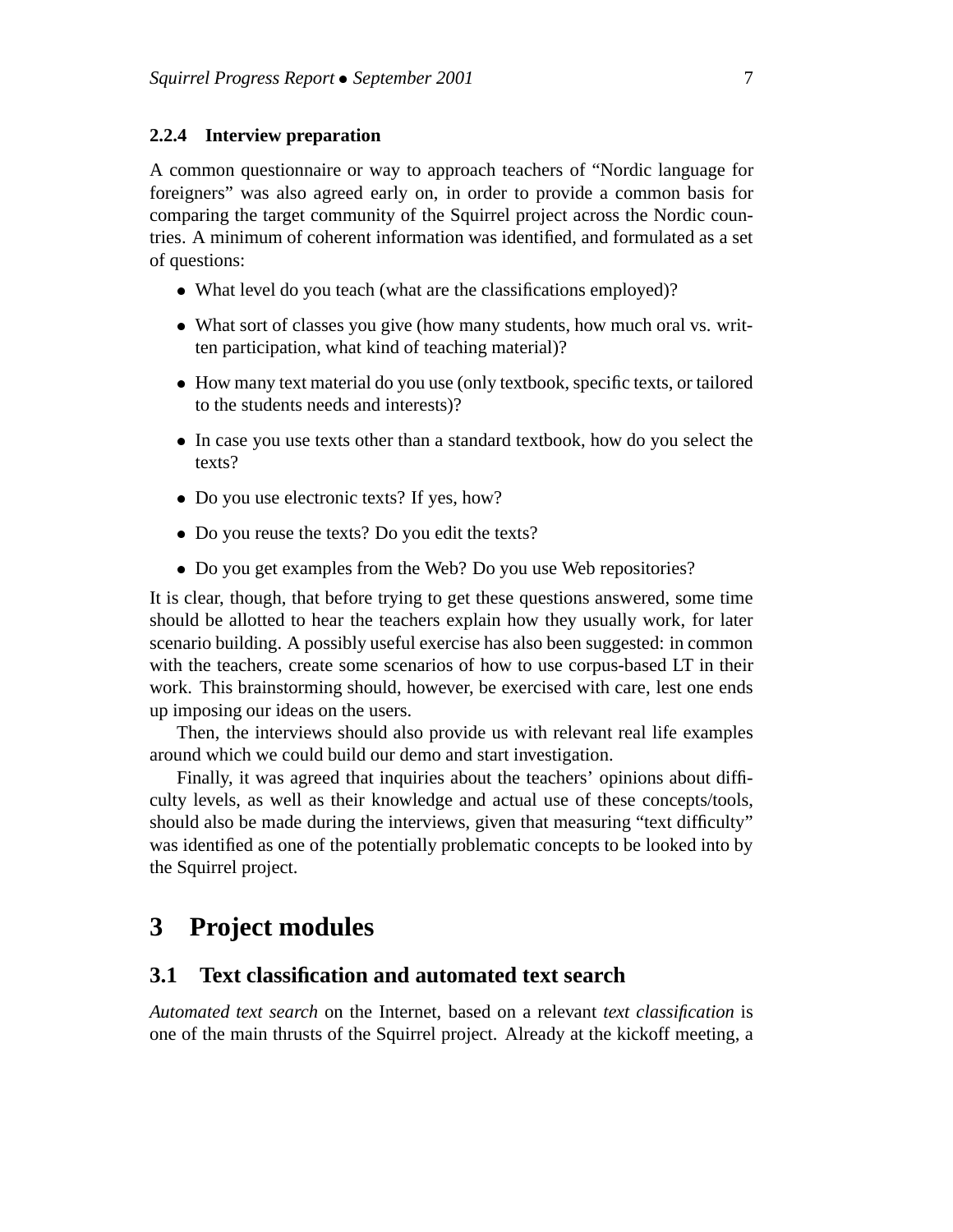fair amount of effort went into creating mockup user interfaces for such a "Text selector" application, where the relevant classification parameters were laid out in different ways. In the end, we came to the preliminary conclusion that we should aim for a fairly simple interface, at least for the first prototype, with stepwise access to more advanced options.

The mockup interface is now being filled with content. We pursue this work from several angles:

Borin is supervising a Master's project funded by Squirrel, where Kristina Nilsson, a Language Engineering student at Uppsala University, is building a prototype web crawler for locating texts according to specific requirements as to language (one of the official Nordic languages), subject area, and difficulty. At the moment, she is considering a number of freely available web search robots, as well as the possibility of using existing web search services, e.g. Google, building Squirrel-specific filtering on top of such a service.

Santos is also looking at the possibility of integrating a Web crawler (Ixkwic) and a language identifier (papagaio), developed at SINTEF by Paulo Rocha in the context of the Computational Processing of Portuguese project, in order to get texts on the same subject in the several Nordic languages.

#### **3.2 Text adaptation**

Borin is supervising a Master's project, where Anna Decker, a Computational Linguistics student at Stockholm University, is investigating the issue of text difficulty for second language learners – contrasting it with the more commonly encountered notion of text difficulty for native readers – and that of text simplification for language learners. The aim of the project is to lay the foundation for a language learner text simplification application. The idea of automatic simplification or adaptation of text comes from text summarisation, an IR technique for reducing textual information to its bare bones. Present-day text summarisation does not rely much upon linguistic knowledge to achieve its aim, and consequently the result is often a text that is usable for the purpose of getting the desired information from it, but not a good text on its own right. For language learners, the summary text ought to be grammatically acceptable, the evaluation of which requires fuller linguistic analysis (tagging, parsing). Decker will not be able to build a text simplification application (this is not even her assignment), but we believe that she may come up with some guidelines for developing such an application.

#### **3.3 Standards in e-learning and LT**

One issue which has emerged in the course of the project work is that of *standards*. Standards are created so that resources – both data and tools for working with the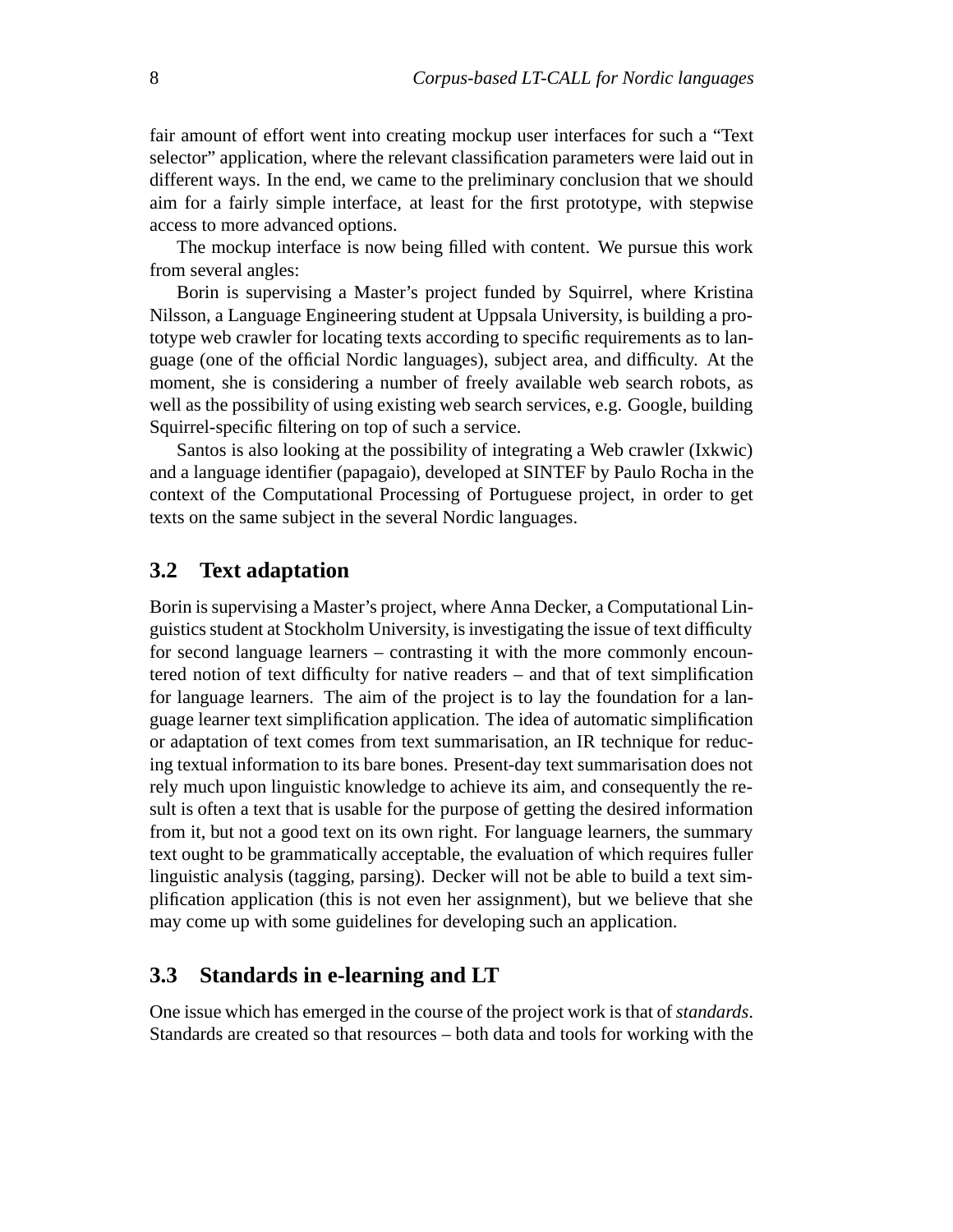data – can be reused. Language technology and other resources often represent very large investments in human effort and money, and standardisation is seen as a way of ensuring the long-term cost-effectiveness of these investments.

In the field of e-learning, standard formats are defined for all aspects of socalled 'instructional management systems'. Thus, not only educational content formats are agreed upon, but also course structure formats, test formats, as well as how their interaction with recordkeeping systems used in education should take place. There is a number of organisations working on standards in the elearning area, the most important ones being IMS (Instructional Management System Inc; <http://www.imsproject.org/>), IEEE's LTSC (Learning Technology Standards Committee; <http://ltsc.ieee.org/>), the American Department of Defence ADL (Advanced Distributed Learning; <http://www.adlnet.org/>) initiative, and the European ARIADNE (Alliance of Remote Instructional Authoring and Distribution Networks for Europe) project. Standards being developed by these and other bodies include educational metadata (LOM), test formats (IMS QTI), content packaging formats (IMS content packaging), and modular courseware (ADL SCORM). At least some of these standards are rapidly gaining acceptance in the e-learning industry. Thus, learning applications – such as the ones developed or proposed by the Squirrel project – will need to support them in order to be viable in the long term.

There is also ongoing standardisation work in the language technology community, e.g. in organisations such as EAGLES (Expert Advisory Group on Language Engineering Standards), CES (Corpus Encoding Standard), etc.

The field targeted by Squirrel, Intelligent CALL – i.e., computer-assisted language learning incorporating and utilising language technology (in a non-trivial way) – does not really seem to be part of either of those two worlds, however. This means that little consideration is taken of ICALL in the ongoing standardisation efforts in the field of e-learning or in the field of language technology.

However, standardisation is an issue which needs to be addressed if we want the resources that we create to be reusable in whole or in (modular) parts. Borin presented a paper on this issue at the *13th Nordic Conference on Computational Linguistics* in Uppsala in May 2001 ("Making ends meet: which e-learning standards for Intelligent CALL?"). This presentation is being written up as a Squirrel report to be published on the project website.

#### **3.4 The other Nordic languages**

The primary target languages for the project are, naturally enough, the Nordic languages represented by the three project members, i.e. Finnish, Norwegian (both Bokmål and Nynorsk), and Swedish. In a slightly longer perspective, we also intend to include the other official languages of the Nordic countries. Eventually,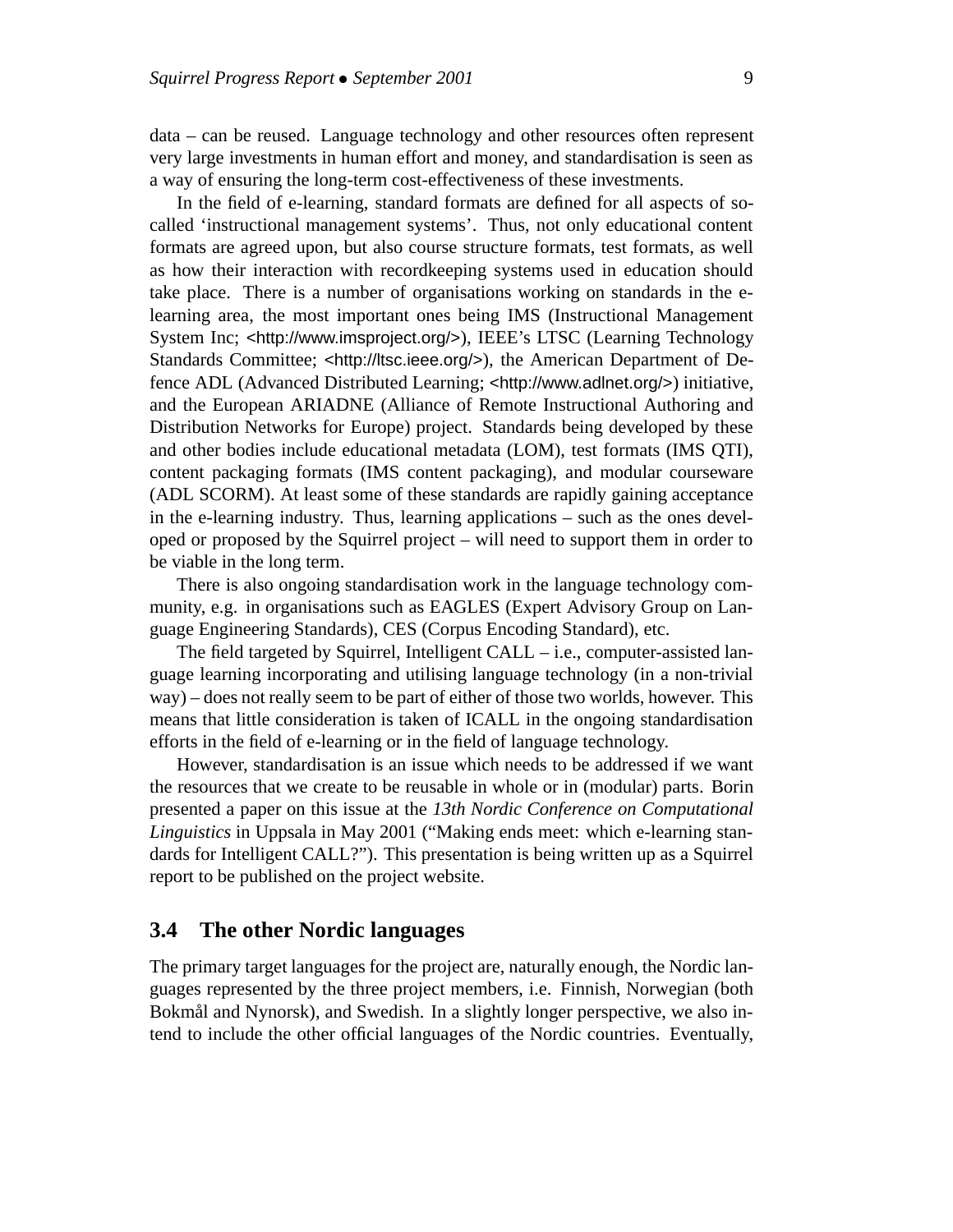however, we should consider working with all the languages having some kind of official status in the Nordic area, thus including both languages covered under the *European charter for regional or minority languages*, as ratified by the respective Nordic countries – e.g. Saami, Yiddish, or Romani – and the languages of the extended Nordic area, i.e. the Baltic states and the westernmost part of Russia.

As we said in the project proposal (repeated above in section 1.1), language resources of various kinds are very unevenly distributed among the world's languages. The kind of web text search facility being prototyped in Squirrel depends – among other things – on there being web-based materials available in sufficient amounts, and it is an empirical question whether this holds for all the languages in question.

Borin is currently making a preliminary study of this issue for Finnish Romani, i.e. he tries to make an assessment of the amount and kind of publicly available text material on the Internet in this language. The results of this study will be presented at the *8th Nordic Conference on Bilingualism*, to be held in Rinkeby, Sweden, in November 2001 ("Babe in the woods or new kid on the block? Minority languages and ICT: the case of Finnish Romani"). This presentation will be written up as a Squirrel report to be published on the project website.

# **4 Collaborations and overlaps with other related work**

There is a good deal of ongoing related research work where the Squirrel investigators are either directly involved as investigators ('overlaps') or indirectly involved through collaboration ('collaborations'). Below, we mention some of the most relevant such overlaps and collaborations.

#### **4.1 Methodology for multilingual corpus studies**

Santos has been doing a contrastive study of of the prepositions *com* (Portuguese) and *med* (Norwegian), based on a bilingual dictionary, annotated corpora of the two languages, and parallel corpora including the two languages (both the OMC, including translations of the same English texts into the two languages, and ordinary parallel corpora having as "opposite language" English). This study is methodologically interesting, as Santos concentrates on exploring what can and cannot be done with such resources as already exist.

Borin, together with Klas Prütz (Department of Linguistics, Uppsala University), has worked on a method for investigating syntactic transfer phenomena in learner language. The study was done on learner English, so the material is not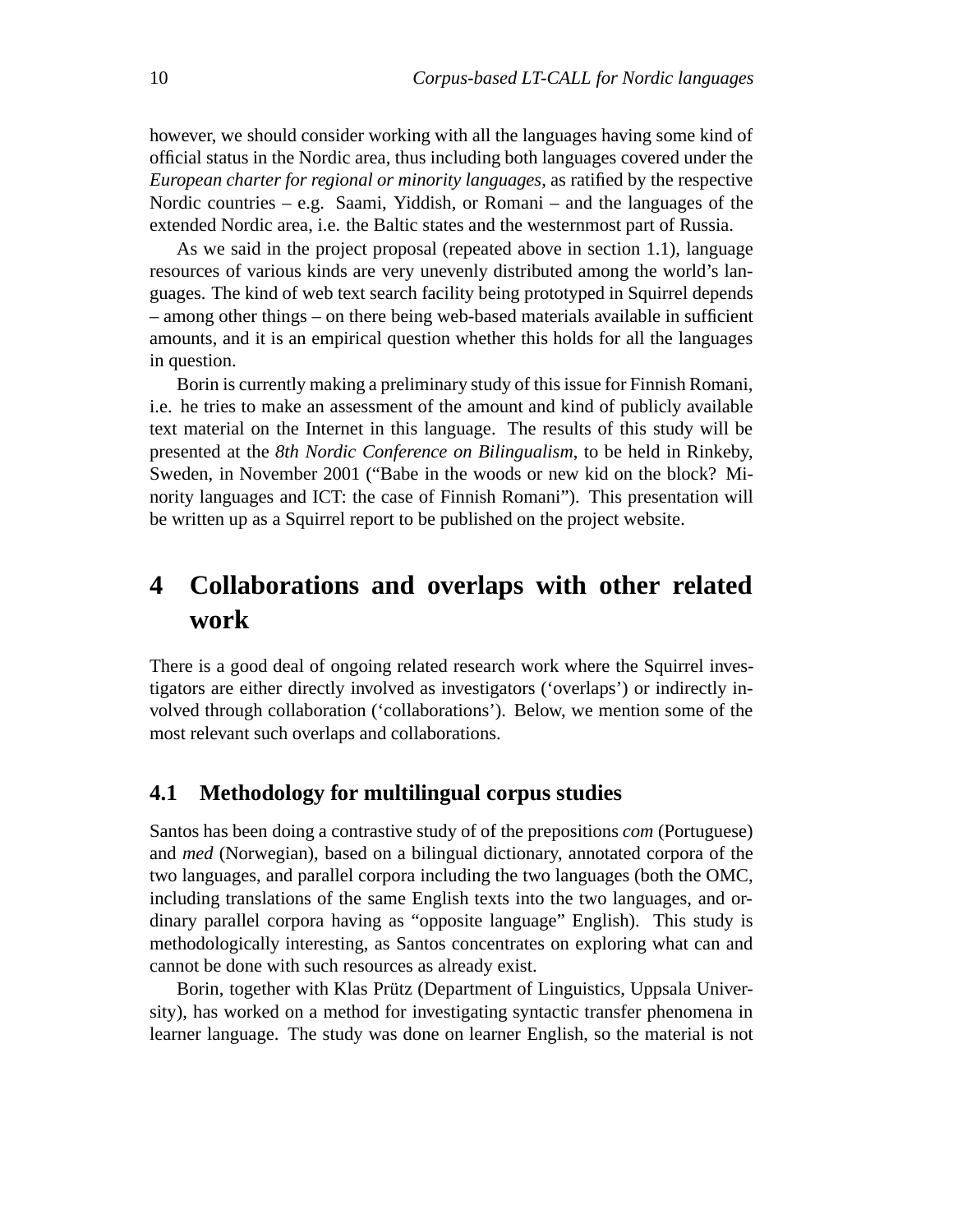directly relevant for Squirrel, but the methodology is. This consists in comparing three corpora (native L1, learner L2, and native L2) with respect to part-of-speech tag sequences. This is ongoing work, but an account of how the same method was used for investigating *translationese* will be published in the proceedings of the *Computational Linguistics in the Netherlands 2000* conference ("Through a glass darkly: part-of-speech distribution in original and translated text" by Lars Borin and Klas Prütz).

#### **4.2 Swedish learner corpus creation**

Borin has initiated the collection of text material for the creation of a (written) Swedish learner corpus, in collaboration with Berit Söderman (Department of Scandinavian Languages, Uppsala University) and Åke Viberg (Department of Linguistics, Uppsala University). Essays written by SL Swedish students at the university will be collected by teachers, together with relevant information about the learners. Initially, this will happen only at Uppsala University, but contacts have been taken with representatives for the Royal Institute of Technology (KTH) in Stockholm, where similar SL Swedish courses are held, and with a representative for the secondary school system in Uppsala (Hillevi Torell), both of which will be followed up during the fall.

Learner corpora of Nordic languages (Swedish in this case) are important resources for the kinds of applications being developed in the Squirrel project. The availability of such corpora will allow us – among other things – to relate text difficulty not only to features in the target text, but also to features in the learners' own target language production, which in turn can be more finely correlated (at least sometimes) to such variables as the learner's native language, educational background, etc.

#### **4.3 Second language Swedish grammar checking**

Borin has started a collaboration with a research group at KTH in Stockholm, who are interested in developing their existing grammar checker for (native) Swedish into a grammar checker for non-native writers of Swedish. The collaboration is at a preliminary stage, but it has resulted in a project proposal for Vinnova, as well as given the impetus to Borin for initiating the creation of a Swedish learner corpus (see section 4.2). Further, one of the researchers in the group, Ola Knutsson, and Borin are co-supervising a Master's project on grammar checking for learner Swedish by Anna Staerner, a Language Engineering student at Uppsala University.